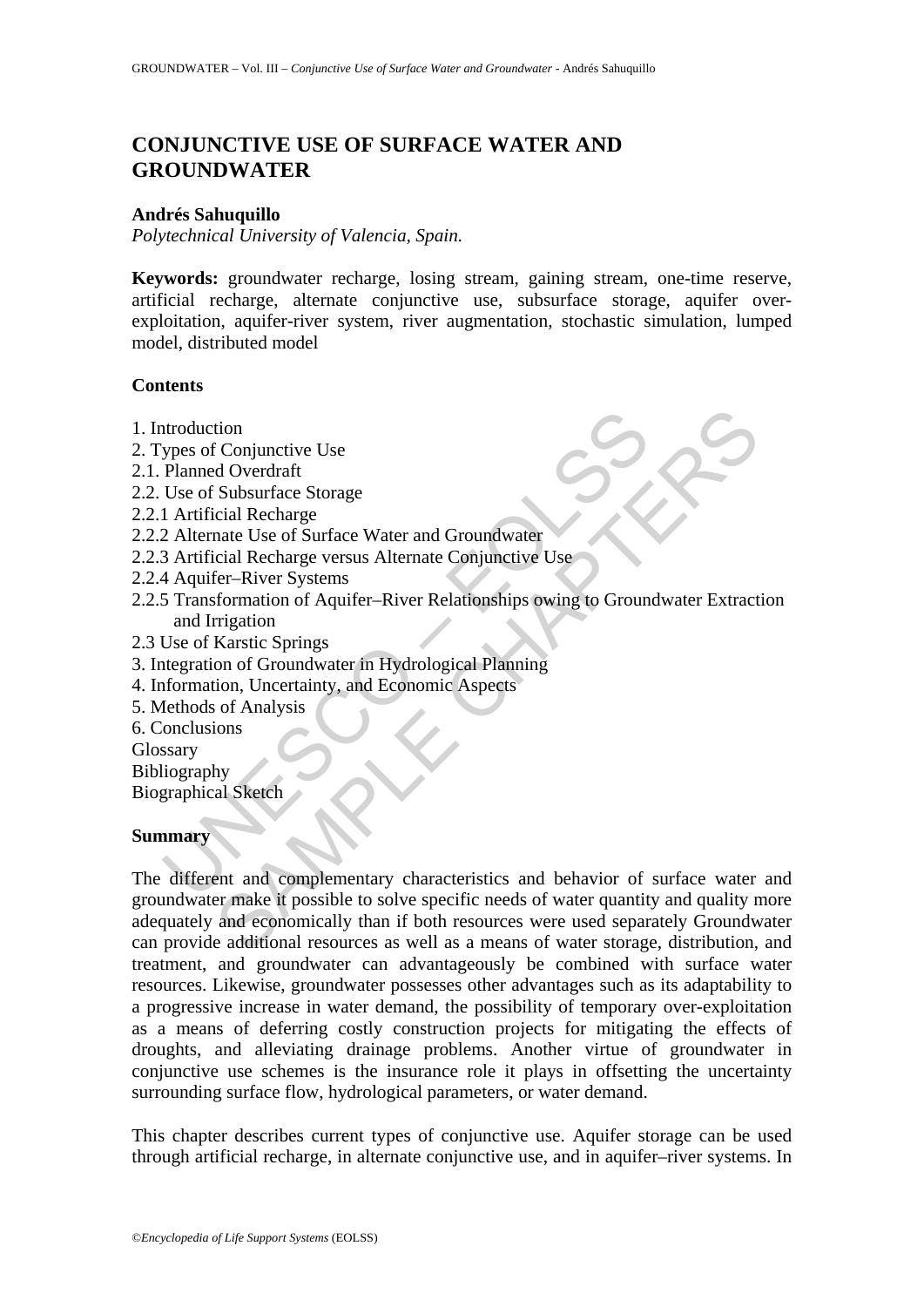alternate conjunctive use, groundwater is used more in dry periods; its use decreases and, conversely, surface water use increases at times when there is more surface water available in rivers or stored in surface reservoirs. This strategy enables water supply to be increased without needing to either augment surface storage or resort to artificial recharge, thanks to the use of natural aquifer storage. This article discusses information needs, uncertainty aspects, and the economic implications of conjunctive use, in addition to the advantages of, and need for, integrating groundwater into water resources planning and management. Finally, the methods existing for analysis of complex conjunctive use schemes are briefly described.

### **1. Introduction**

Groundwater is usually a significant hydrological component of watersheds and basins. Average drainage from aquifers in continental areas is in the order of 30% of stream flow, and this is essential for sustaining stream flow during dry periods—the so-called "base flow." The magnitude of aquifer recharge, the large volumes of water usually stored in them, the ease with which they are utilized, and the generally lower cost of groundwater development all make their use very attractive.

rage drainage from aquifers in continental areas is in the order<br> *i*, and this is essential for sustaining stream flow during dry peri<br>
e flow." The magnitude of aquifer recharge, the large volume<br>
ed in them, the ease wi rainage from aquifers in continental areas is in the order of 30% of strainage from aquifers in continental areas is in the order of 30% of straining stessential for sustaining stream flow during dry periods—the so-ca." Th Wise utilization of the different and complementary characteristics of surface and subsurface components through conjunctive use of groundwater and surface water can achieve greater yields and economic and/or functional advantages than separate management of both components. One of these characteristics is the existence of large volumes of water stored in aquifers, from tens to hundreds of times their annual recharge. In the same way, the volume of aquifer storage provided by a relatively small fluctuation in the piezometric head in unconfined aquifers considerably exceeds available or economically feasible surface storage. This allows both the use of water in storage during dry seasons or periods, and the use of the subsurface space for storing surface or subsurface water. The existence of aquifers over a large proportion of the area of a basin adds distribution and conveyance to the benefits of water storage. Moreover, long-term storage in and passage through a groundwater aquifer generally improves water quality by filtering out pathogenic microbes and many, although by no means all, other contaminants.

Naturally, surface water provides some unique services such as navigation, power, and flood control, but many uses are common to both surface and groundwater (irrigation, municipal and industrial uses, and joint environmental benefits such as wetland maintenance). In fact, groundwater has traditionally been used worldwide to back up supply for times of shortage, and this represents a certain type of conjunctive use. Groundwater can produce other unique environmental benefits related to base flow and riparian habitat preservation. In addition, groundwater and surface water are hydraulically connected, so any contamination in one can migrate to the other.

Hydraulic works and the use of surface water and groundwater have a mutual effect on each other and other components of the hydrological cycle. Groundwater recharge can be increased by filling surface reservoirs or by return flow irrigation. Excessive return flow irrigation and canal losses in arid areas can produce drainage problems and increase of salinity. Infiltration to underlying aquifers from losing streams can decrease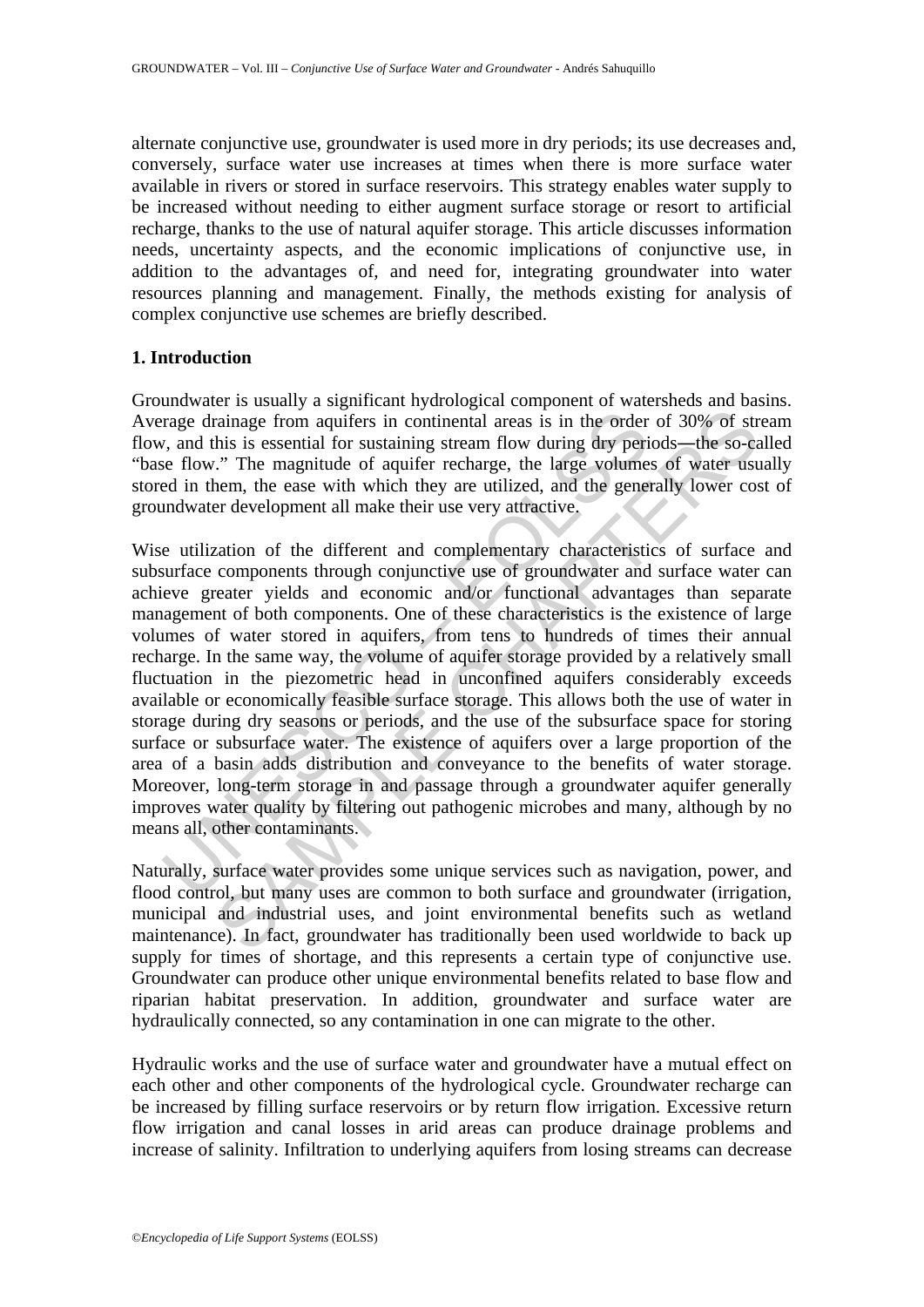as a result of upstream water diversion. Because of the changes produced in the sequences of river flow, surface storage can increase or decrease recharge in downstream aquifers located below losing reaches of the river channel. Groundwater pumping can cause depletion of surface or spring flow and can produce other externalities such as land subsidence or destruction of riparian habitats. These effects can produce legal and economic problems which must be addressed. In most of these scenarios conjunctive use is suitable for bringing out the positive effects and playing down the negative ones.

The strongest argument in favor of conjunctive use is the fact that aquifers provide alternatives not only for augmenting the number of components but, above all, for increasing their functionality and therefore the likelihood of their being more effective. Although in most areas groundwater is scarcely considered by managers, it can provide useful solutions to many problems. Likewise, conjunctive use can be applied to obtain a better or cheaper solution to existing problems. Its suitability for such applications is not restricted to arid or water-scarce areas. On the contrary, if surface and groundwater relationship and mutual influence are considered, conjunctive use is advisable in most areas, including cases where scarcity or pollution problems exist.

In solutions to many problems. Likewise, conjunctive use can be<br>er or cheaper solution to existing problems. Its suitability for such<br>ricted to arid or water-scarce areas. On the contrary, if surface<br>tionship and mutual in tions to many problems. Likewise, conjunctive use can be applied to obtacaper solution to existing problems. Its suitability for such applications is on and or water-scare areas. On the contrary, if suffice and groundwise Aquifers can constitute a source of water and perform complementary functions of storage, water distribution, and treatment that comprise classic components of a surface system. The water distribution role in aquifers is directly related to the storage function. A conjunctive use system of both surface and subsurface components, dynamically conceived and expanded and operated in a manner that keeps abreast of water demand and hydrological variability, can provide economic, functional, and environmental benefits. In order to quantify the potential benefits, more complex models are needed and more alternatives have to be analyzed. Hitherto, water quality and pollution have only been indirectly or qualitatively considered in conjunctive use analysis. Only in some cases have total water salinity or gradient restriction, used as surrogate parameters, been modeled explicitly.

In recent years structural solutions have been under question and a trend is gaining ground in favor of better management of the existing elements rather than heavy investment in new construction. In many countries the time for building new dams is probably over. The most favorable and less controversial sites have already been built, keeping pace with a greater environmental conscience. From now on, conjunctive use options should be considered right from the start as a means of extending existing water resources (see *Groundwater Recharge*).

### **2. Types of Conjunctive Use**

### **2.1. Planned Overdraft**

In spite of the grave problems caused by aquifer overdraft, in some cases, huge volumes of water stored in some aquifers––the so-called "one-time reserves"––can be used as a source of water for decades. This has been carried out in Israel to defer costly projects and has been postulated elsewhere. Over-exploitation can precede the development of surface resources. In a subsequent stage, surface water can be used jointly with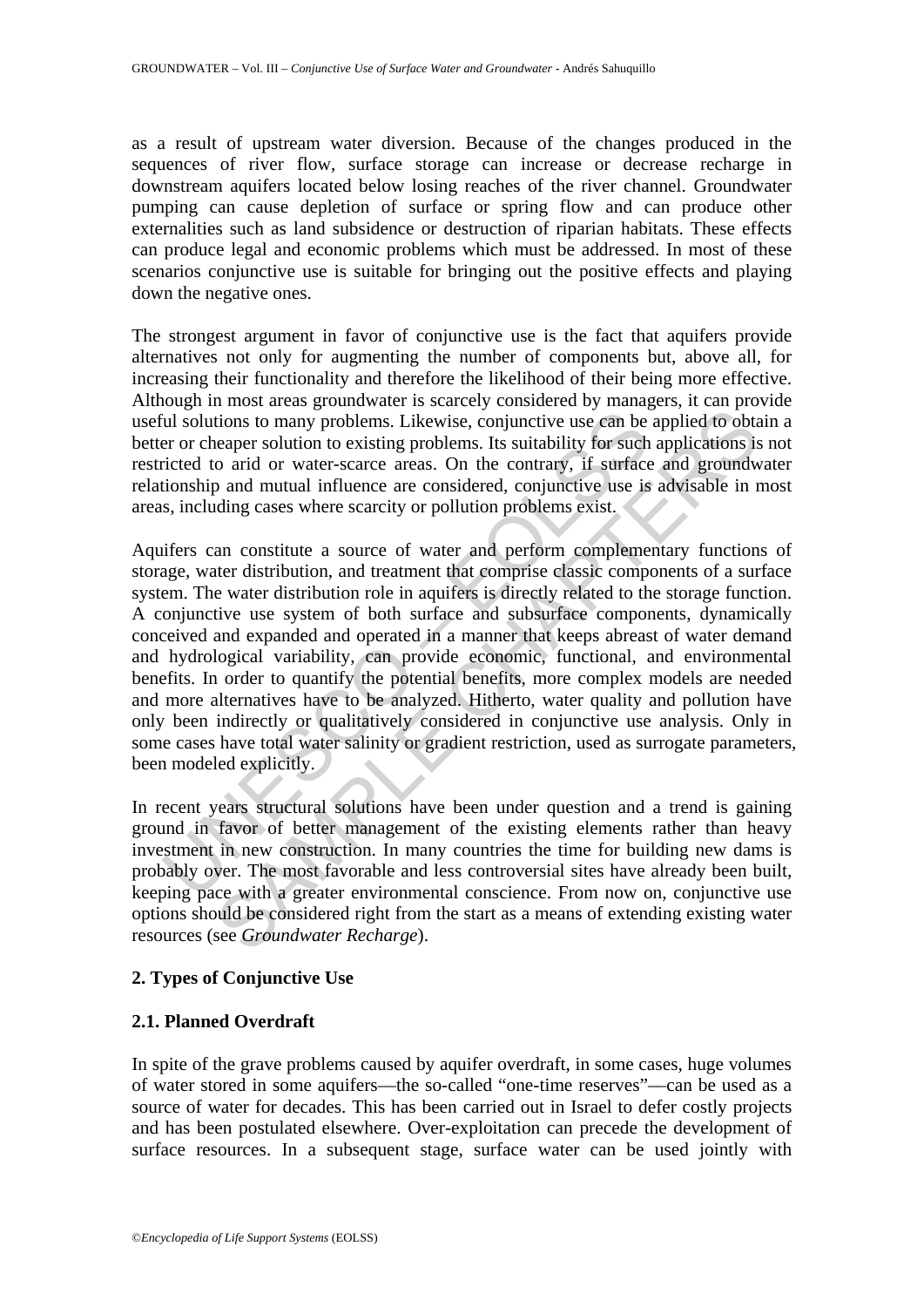groundwater, taking into consideration the perennial yield. The delay time for building expensive components must be used to collect more hydrological data and carry out the required studies for cutting down the hydrological and technological uncertainties. This has been termed "buying time" (see *Sustainable Groundwater Use and Overexploitation*).

## **2.2. Use of Subsurface Storage**

There are two possibilities for utilizing the storage provided by aquifers. The first and most intuitive is through artificial recharge. The second is through alternate use of groundwater and surface water. In alternate use, target yield is obtained in dry years through increased pumping. When more than average water is available in streams or surface storage, more surface water is used, allowing more groundwater to remain in storage. While maintaining average groundwater pumping, water resources availability increases without augmenting surface storage. Improvement comes from the augment of subsurface storage by increasing pumping during dry years and by leaving more groundwater in storage in wet ones. Both possibilities of artificial recharge and alternate use are not mutually exclusive. In fact there are many sites where both are applied even though one of them predominates.

# **2.2.1 Artificial Recharge**

age. While maintaining average groundwater pumping, water reseases without augmenting surface storage. Improvement comes fr<br>surface storage by increasing pumping during dry years and<br>mdwater in storage in wet ones. Both po The maintaining average groundwater pumping, water resources available maintaining surface storage. Improvement comes from the augment storage by increasing pumping during dry years and by leaving in terms and the maturall Artificial recharge has been used in the past to store surface flows or non-utilized surplus water that would otherwise be lost. More recently it has been used to improve aquifer management, including reduction of water level drop, and seawater intrusion recovery. In many countries in northern and central Europe aquifers are widely used to take advantage of soil and vadose zone faculties for filtrating and treating polluted recharged surface water. This article does not regard this practice as conjunctive use. In certain cases artificial recharge is used to prevent land subsidence caused by groundwater head depletion and for other purposes related to sewage water treatment and reclamation or to environmental and pollution problems. This too will not be considered here as a particular type of conjunctive use. On the other hand, the practice of mixing aquifer waters with different chemical compositions to dilute chloride, nitrate, and other contaminants is an interesting, albeit not very widespread, objective in conjunctive use schemes. It is used in Israel where the water imported from Kinneret Lake is saltier than the water in the coastal and calcareous aquifers where water is recharged for storage. Artificial recharge of surface water with low nitrate content has been proposed in the Castellon de la Plana Aquifer in Spain in order to lower its high nitrate levels.

In Israel in a planned way, and spontaneously in southern California, aquifers were over-exploited from early stages of hydraulic development. Soon scarce local surface water and subsequently imported waters were recharged into aquifers. Artificial recharge has been employed in many arid areas in the world, but it is in the areas mentioned above that artificial recharge has been extensively used. In further stages there, sewage effluent has been recharged in some aquifers after having been subjected to advanced treatment processes. Sewage reclaimed water from an advanced treatment facility is recharged in the wells of the hydraulic barrier constructed to protect the Los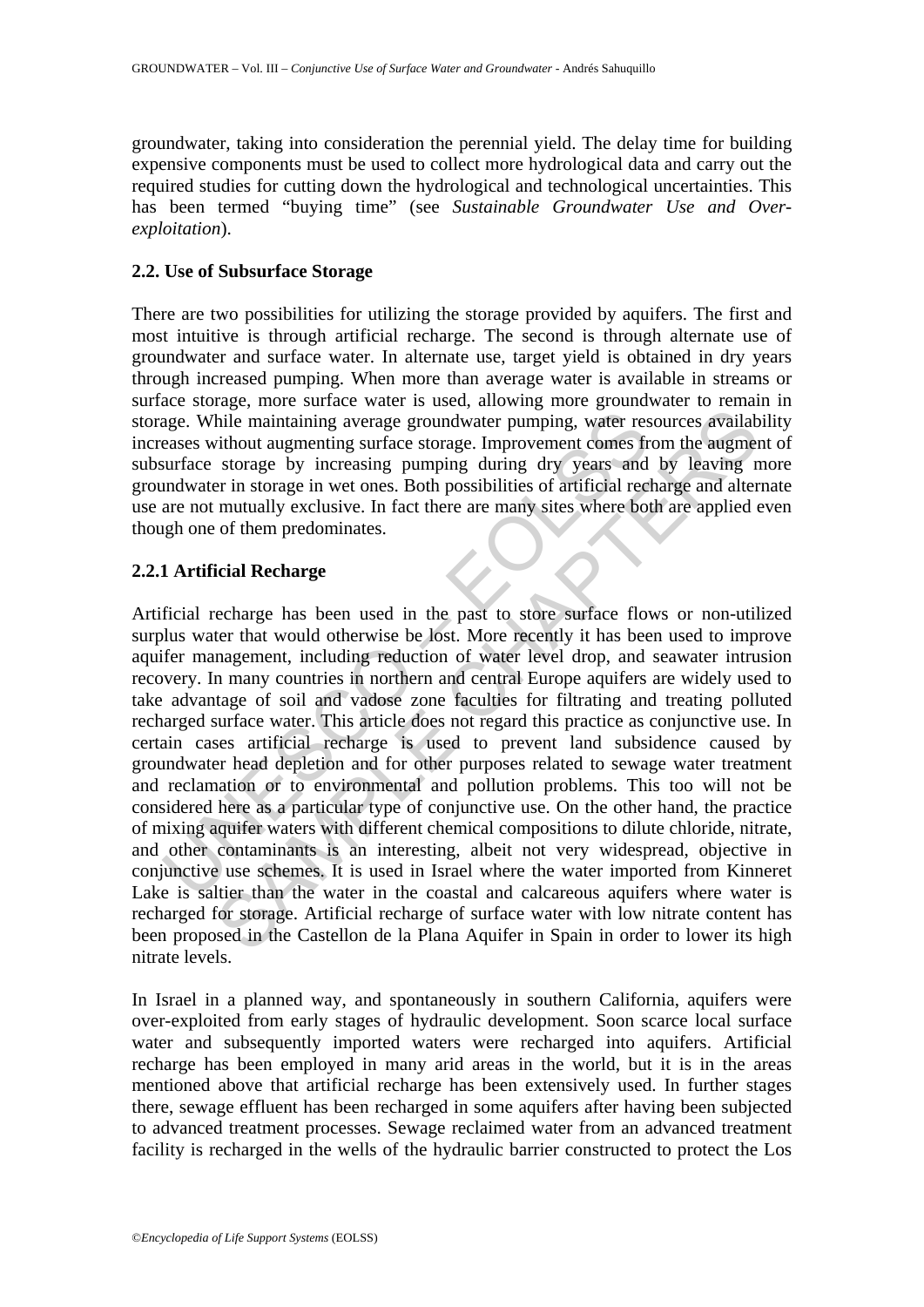Angeles coastal aquifer from seawater intrusion in southern California. Equally, in the Dan region in Israel treated sewage effluent from the metropolitan area of Tel Aviv is recharged in sand dunes to be subsequently pumped for accepted uses.

The groundwater reservoir in the Palaeogene sands and chalk aquifers beneath the London clay in the River Thames basin was initially exploited in the eighteenth century. Over the following 200 years the aquifers were heavily pumped. The water level gradually fell and saline water from the tidal Thames intruded into the aquifers. As a result of this and of the change in the pattern of water use, aquifer pumping decreased, but the availability of water below London made a significant contribution to the economic development of the city in the nineteenth and early twentieth centuries. Between 1800 and 1965 the aquifers in the central part of the London Basin provided some 5700 million cubic meters of water. The chalk aquifer is still being used today in the Lee Valley, and is recharged during the winter through wells using treated water from both the Thames and the River Lee.

In Spain, artificial recharge is relatively uncommon. Up to 20 million cubic meters per year of treated potable water from the Barcelona supply is recharged, to be stored in the Llobregat Delta Aquifer when water tanks of the raw water treatment plant are full. Upstream of the delta apex, the alluvial aquifer is recharged with surface water in losing reaches of the River Llobregat.

Lee Valley, and is recharged during the winter through wells u<br>
h both the Thames and the River Lee.<br>
ipain, artificial recharge is relatively uncommon. Up to 20 millio<br>
or treated potable water from the Barcelona supply i alley, and is recharged during the winter through wells using treated whe Thames and the River Lee.<br>
rifficial recharge is relatively uncommon. Up to 20 million cubic meters<br>
rifficial recharge is relatively uncommon. Up t Artificial recharge is usually expensive, whether it is carried out with wells or through infiltration ponds. The water to be recharged generally needs to be desilted and treated to prevent clogging, and ponds and wells have to be cleaned and unclogged. The recharge capacity of wells cannot be regenerated to operative flow levels after a certain period of time has elapsed, and the wells have to be replaced. Infiltration in losing rivers, ephemeral streams and alluvial fans can be significant in many cases, and technical possibilities exist for economically enhancing this. The origin of recharged water can be settled or unsettled, and it can stem from surface runoff or water stored in reservoirs and discharged at appropriate times to losing river channels. Unintentional aquifer recharges from pervious reservoirs in some Mediterranean karstic areas in Spain presents many practical advantages, and the possibility of deliberately building pervious reservoirs has been suggested at several sites. It is in California that by far the most water is recharged, around 3000 million cubic meters per year. In Spain, artificial recharge will undoubtedly be used in the near future at more sites to solve localized problems, but it is not expected to solve any major difficulties. Alternate use schemes, as in many other countries, appear to be a more attractive proposition and are discussed below.

- -
- -
- -

TO ACCESS ALL THE **20 PAGES** OF THIS CHAPTER, Visit[: http://www.eolss.net/Eolss-sampleAllChapter.aspx](https://www.eolss.net/ebooklib/sc_cart.aspx?File=E2-09-07-04)